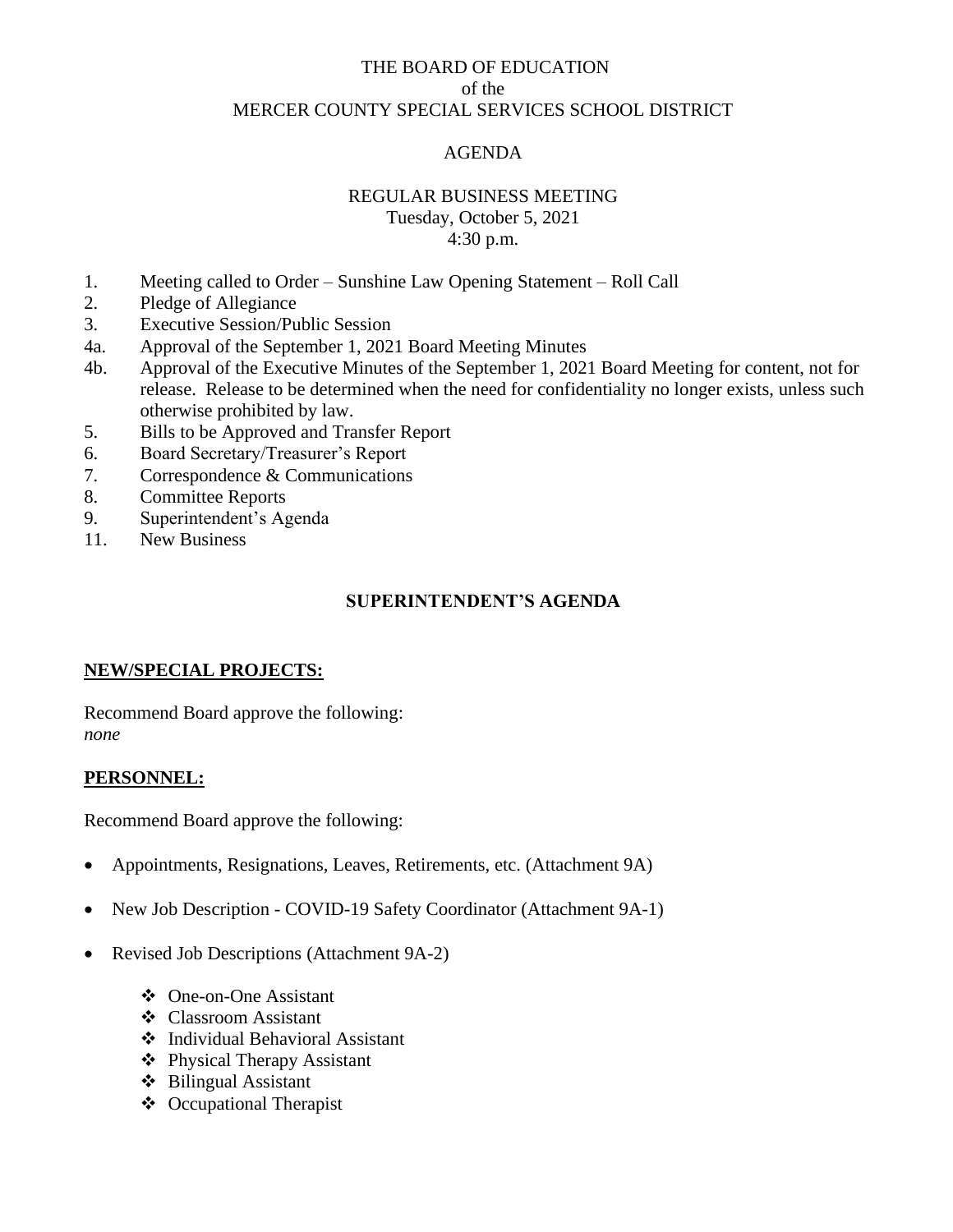- Approve the following rate increases for substitutes:
	- ❖ Substitute Teacher From \$95.00 per diem To \$115.00 per diem Retroactive to 09/10/2021
	- ❖ Substitute Assistant From \$80.00 per diem To \$100.00 per diem Retroactive to 09/10/2021
	- ❖ Substitute Secretary From \$14.00 per hour To \$16.00 per hour Retroactive to 10/01/2021
- Approve \$25.00 per diem COVID-19 rate differential for substitute teachers and substitute classroom assistants for the 2021-2022 school year retroactive from 09/10/2021 through June 30, 2022

# **PERSONNEL - REVISED EMPLOYMENT AGREEMENT:**

• Revised Professional Employment Agreement between Board of Education for the Mercer County Special Services School District (MCSSSD) and Mercer County Technical Schools (MCTS) and Deborah Donnelly as School Business Administrator/Board Secretary for the period July 1, 2021–June 30, 2024 (Attachment 9-A3)

## **MISCELLANEOUS:**

Recommend Board approve the following:

- Apply for the American Rescue Plan Elementary and Secondary Emergency Relief (ARP ESSER) Funds in the amount of \$299,491.
- Approve the MCSSSD Remote Learning Model for the 2021-2022 school year (Attachment 9B)
- Revised 2021-2022 MCSSSD School Year Calendar (previously approved on 04/13/2021) for the addition of the observance of new Federal holiday "Juneteenth National Independence Day" (Attachment 9C)
- Revised and/or New Policies, Regulations, or By-Laws

**First Reading** -- Revised and/or New Policies, Regulations, or By-Laws (Attachment 9D)

*BYLAWS* None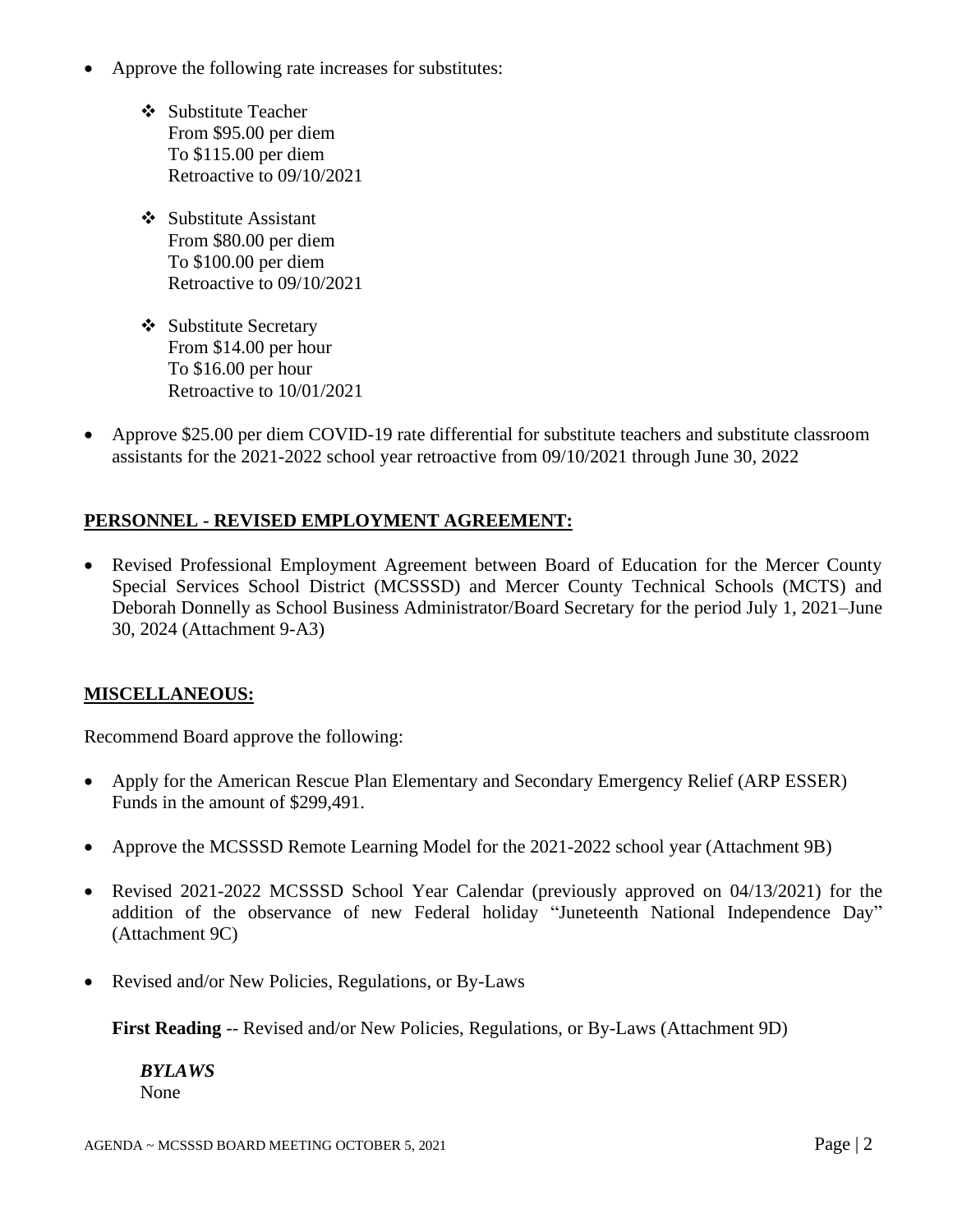# *POLICIES*

P1648.13 School Employee Vaccination Requirements P2422 Comprehensive Health and Physical Education (M) P2425 Emergency Virtual or Remote Instruction Program (*NEW*) P5116 Education of Homeless Children *(NEW)* P8540 School Nutrition Programs (M) P8550 Meal Charges/Outstanding Food Service Bill (M) P6115.01 Federal Awards/Funds Internal Controls – Allowability of Costs (M) *(NEW)* P6115.02 Federal Awards/Funds Internal Controls – Mandatory Disclosures (M) *(NEW)* P6115.03 Federal Awards/Funds Internal Controls – Conflict of Interest (M) *(NEW)* P6311 Contracts for Goods or Services Funded by Federal Grants (M) P8600 Student Transportation (M)

### *REGULATIONS*

None

**Second Reading** -- Revised and/or New Policies, Regulations, or By-Laws

### *BYLAWS*

None

#### *POLICIES*

P1648.11 The Road Forward COVID-19 – Health and Safety (M) P8420 Emergency and Crisis Situations (M)

#### *REGULATIONS* None

**Abolished** -- Policies, Regulations, or By-Laws

*BYLAWS* None

*POLICIES* None

*REGULATIONS* None

**Immediate Adoption** -- Policies, Regulations, or By-Laws

## *BYLAWS*

• Approve Resolution Amending the Bylaws of The Board to Authorize the Board President to Appoint one or more Board Committees to assist the Board in the selection of a permanent Superintendent (Attachment 9E).

## *POLICIES*

None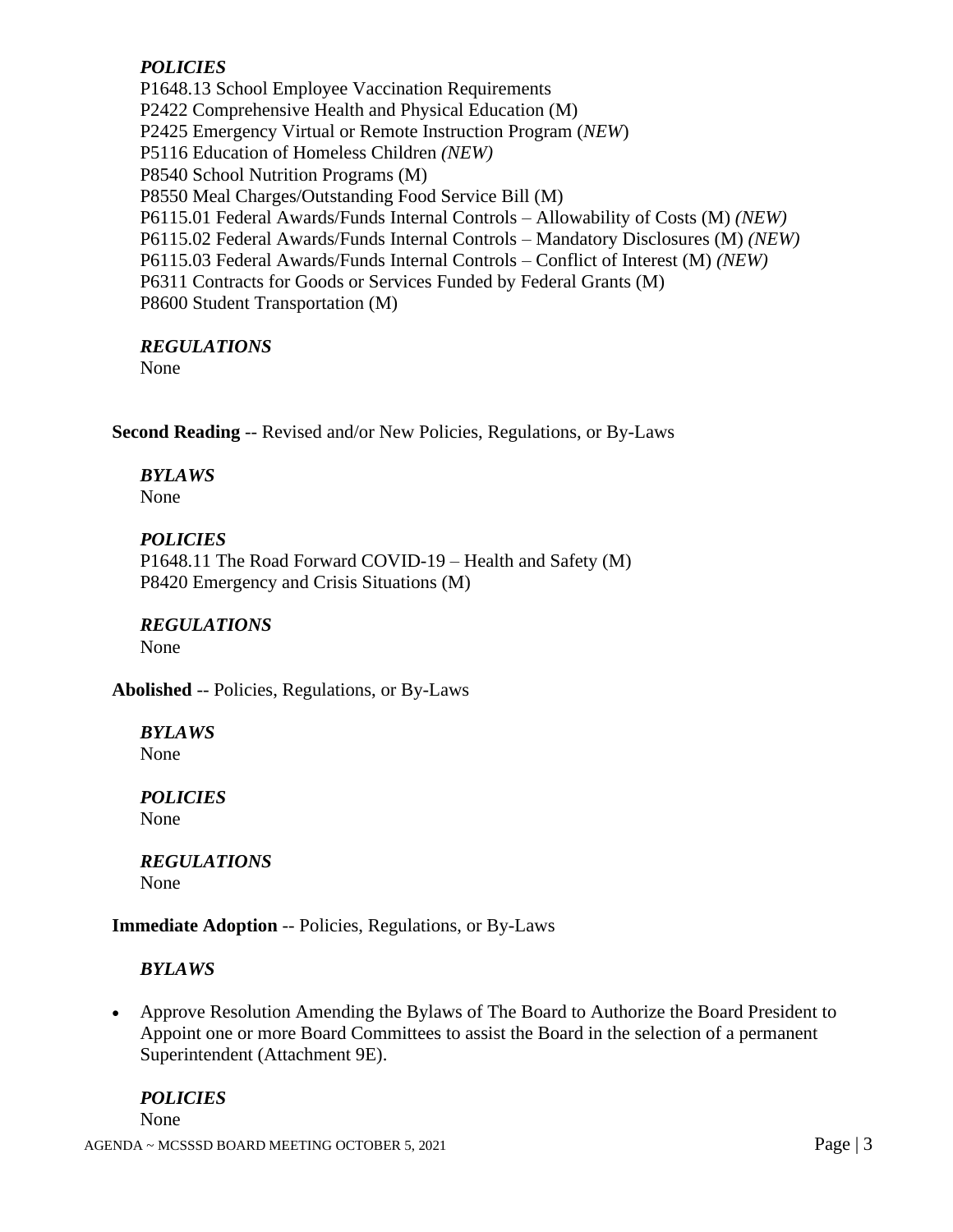#### *REGULATIONS* None

## **REPORTS:**

Recommend Board approve the following:

- Fire and Security Drill(s) for the months of August and September 2021 (Attachment 9F)
- Harassment, Intimidation & Bullying as of September 2021

| <b>Month</b> | <b>Investigations</b> | HIR | <b>Non-HIB</b> |
|--------------|-----------------------|-----|----------------|
| July         |                       |     |                |
| August       |                       |     |                |
| September    |                       |     |                |
| <b>TOTAL</b> |                       |     |                |

• Enrollment Data as of September 2021

|               | <b>July</b> | Aug | <b>Sep</b> | $\vert$ Oct $\vert$ Nov |     | Dec Jan   Feb |         | Mar | $\overline{A}$ pr | <b>May</b> | Jun |
|---------------|-------------|-----|------------|-------------------------|-----|---------------|---------|-----|-------------------|------------|-----|
|               |             |     |            |                         |     |               |         |     |                   |            | e   |
| 2020-<br>2021 | 428         | 428 | 496        | 501                     | 503 | 505           | 506 502 | 501 | 501               | 502        | 501 |
| 2021-<br>2022 | 413         | 413 | 482        |                         |     |               |         |     |                   |            |     |

|                           | 08/31/2021 | 09/30/2021 |
|---------------------------|------------|------------|
| Mercer High School        | 218        | 258        |
| Mercer Elementary School  | 136        | 155        |
| <b>Regional Day</b>       |            |            |
| Joseph F. Cappello School | 59         |            |
| TOTAL:                    |            |            |

## 11. NEW **BUSINESS**

- a. Approve the revised Lease Agreement between Mercer County Special Services School District and Specialized Education of NJ Inc. for the 2021/2022 school year (Attachment 11-a).
- b. Approve to contract with Delta-T Group North Jersey, Inc. for nursing services per fee schedule, pursuant to BID #ESCNJ 18/19-11, subject to attorney review. Final contract to be incorporated in the minutes of this meeting. (Fee schedule Attachment 11-b).
- c. Approve Reading Horizons to provide two concurrent virtual trainings for Mercer Elementary School staff on October 12, 2021, for professional development. The trainings will support